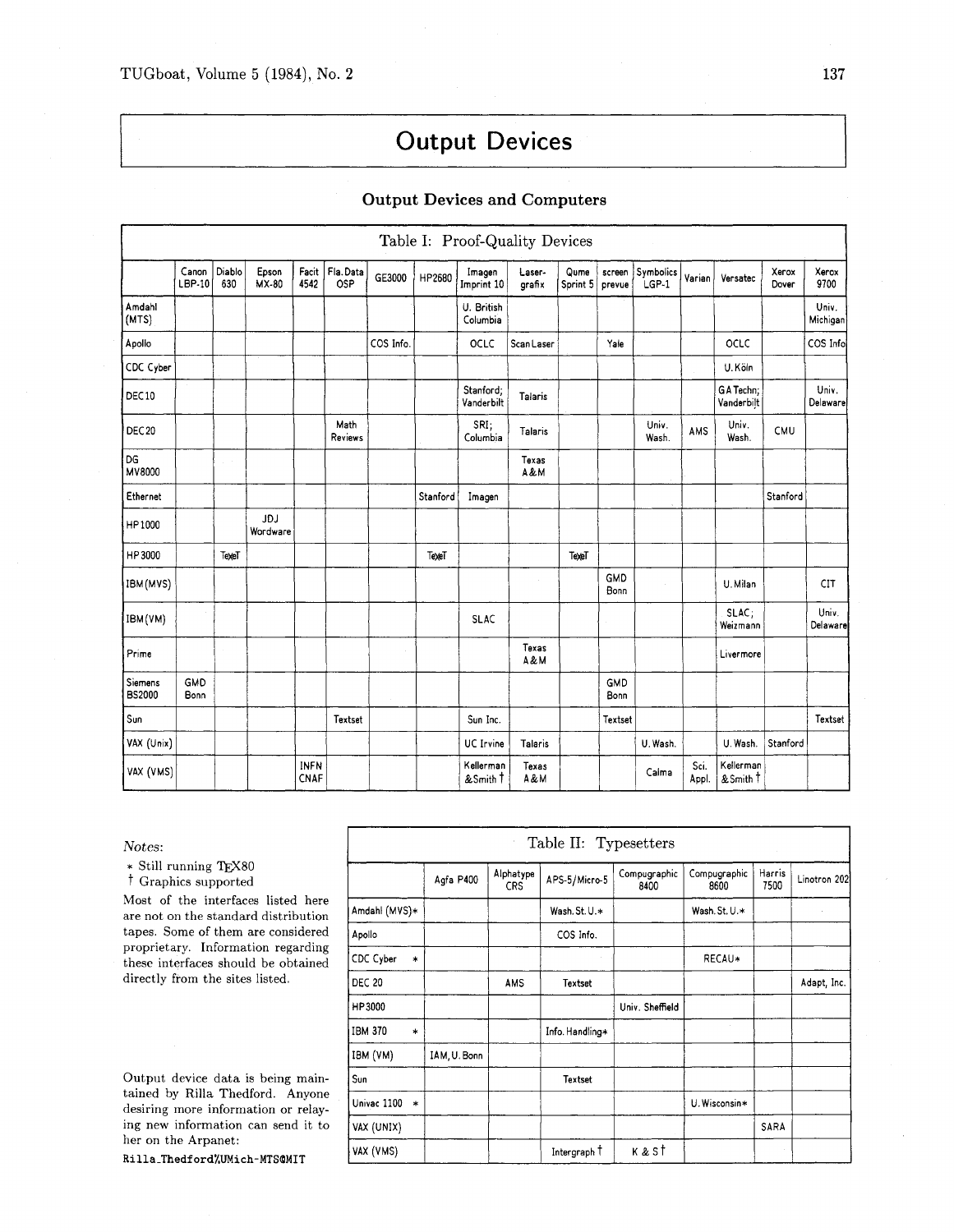# **Index to Sample Output from Various Devices**

Camera copy for the following items in this issue of TUGboat was prepared on the devices indicated, and can be taken as representative of the output produced by those devices. The bulk of this issue, as usual, has been prepared (all with  $T_F X82$ ) on the DEC 2060 and Alphatype CRS at the American Mathematical Society.

- Autologic APS-5 (1440 dpi): font and border samples which appear in Donald E. Knuth, A course on **METRFONT** Programming, p. 105 ff. and elsewhere; also, the Textset advertisement, p. 159.
- $-$  Canon CX (300 dpi): The Metafoundry advertisement, p. 160.
- HP 2688A Laser Printer (300 dpi): Lance Carnes, "small T<sub>F</sub>X"; HP 3000.
- QMS Lasergrafix 1200 (300 dpi): QMS and Talaris advertisements, pp. 156-158.
- Versatec (200 dpi): Carlos A. Felippa, Feedback from TFX users at Lockheed, p. 143; VAX 11/780 (VMS).
- -Xerox Dover (384 dpi): figures of Chinese characters in John Hobby and Gu Guoan, **A**  Chinese Meta-Font, p. 119.

## Dvi-QMS: **An Example of a Driver**

Tom Rokicki Texas A&M University

This is a description of a . dvi driver implemented at Texas A&M University under VAX/VMS for the QMS-1200 and QMS-800 laser printers. Hopefully others will benefit from our experiences and ideas.

The code started as DVI-TYPE, and was modified by Bart Childs to drive the QMS-1200 from a Data General MV8000. Norman Naugle and I took this program and modified it to work under VMS. As I did not know WEB or TFX at the time, and the pressure was on to get a working driver, I modified the Pascal output of TANGLE. This initial program slowly evolved until now it supports dynamic as well as static downloading of fonts, graphics integration, legal size and notebook size paper, and both landscape and portrait modes

of operation. It has been used rather extensively here at A&M, and has performed well.

Operation of the program is straightforward. After executing TEX and creating a .dvi file, users type in the command

#### \$ dviqms filename

which then creates a file with the extension .bit. This file contains all the necessary commands for the laser printer to print the file, including font downloading, rule commands, character positioning, font selection, raster images, and, of course, the characters themselves. This file is then submitted to the print queue, which produces the final document.

The key to the speed of Dvi-qMS is the font downloading. There is a set of fonts that is assumed to always be downloaded-at our installation this list consists of fifteen fonts such as roman and italics at three different sizes-and is assumed to contain the fonts most commonly used. This file can be changed at any time. This list of fonts still leaves approximately seventy kilobytes of memory in the laser printer for the EUNICE troff fonts and dynamic downloading of TFX fonts. If a character from one of the listed fonts is used in a document, Dvi-qMS will not download or bit map it; rather, the font select and character code are sent to the laser printer directly. Of course, if the laser printer is powered down or confused, these fonts to the laser printer directly. Of course, if the laser<br>printer is powered down or confused, these fonts<br>need to be re-downloaded to run T<sub>E</sub>X. This takes<br>approximately five minutes and is a small price to approximately five minutes and is a small price to pay for the resultant speed.

Since it is impossible to know which fonts a user might need, Dvi-QMS will dynamically download characters from the additional fonts on a per job basis. To do this, Dvi-qMS does a pre-scan of the . dvi file to determine the font usage. Based on this usage and the laser printer memory required by each font, a desirability index is calculated. Fonts are then downloaded on a priority basis as the remaining memory in the laser printer allows. Any additional characters used are bit-mapped. This technique introduces a significant reduction in both the size of the output file and the execution time of Dvi-QMS.

A true font-caching scheme was considered, but rejected for the following reasons. What we wanted was a program that would work on any VAX/VMS system with the QMS printer, regardless of other software. Secondly, the necessary interlock files and direct queue control necessary in a caching scheme would have been more difficult on a system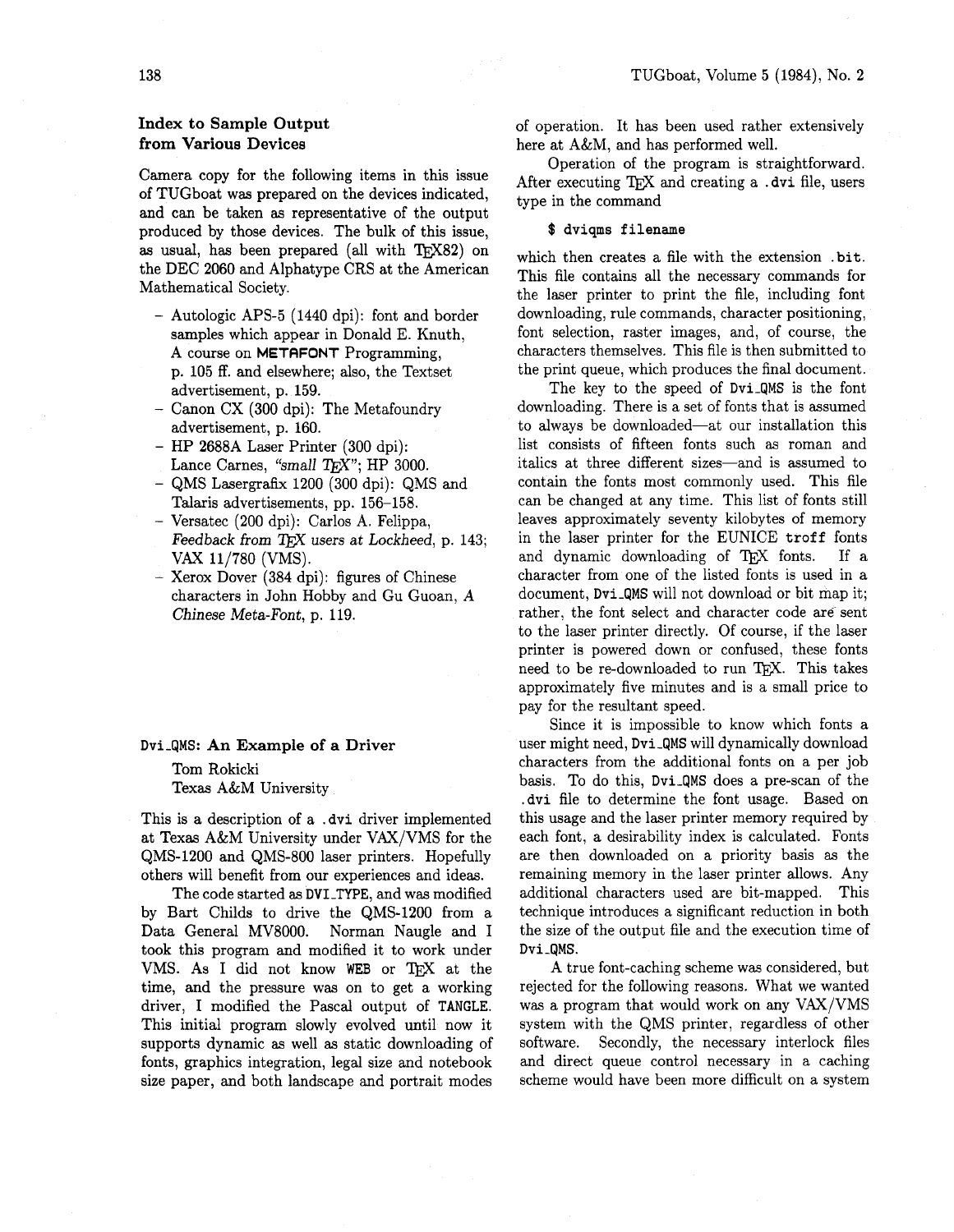where either several other packages make extensive use of the laser printer, or many users run TFX simultaneously. I feel that the techniques used in Dvi-QMS result in a more efficient scheme.

In Dvi-QMS I have added several options available through the  $\simeq$  special primitive of TFX. Since these options are directly related to the formatting of the document, I felt they should reside in the TEX source rather than be Dvi-QMS run-time options.

The first of these extensions is the \special{landscape3 option. This tells the driver that the output should be printed with the text parallel to the long side of the page. Of course, the \hsize and \vsize need to be reset to the appropriate parameters. The \special{long) option will instruct the driver to use legal sized (14-inch long) paper rather than the normal size. Again, the \vsize needs to be adjusted.

The \special{include *filespec*} command takes a file and includes it directly into the .bit file produced by Dvi-QMS. This file often consists of raster commands or vector commands output from another graphics package. Alternatively, it can be a simple company logo created by hand. Surrounding the \special with a \hbox with the appropriate dimensions in a T<sub>E</sub>X macro makes the use failsafe.

There is also a facility for including low-level commands for the printer directly in the source text. In the current implementation of Dvi-QMS, you would type \special{'quic commands'}. This allows you to create macros that draw vectors or circles on the page from the TEX level. There is also a continue option which will defeat the re-positioning at the end of the \special, to allow a long low-level instruction sequence to be created by several different \specials.

The program allows the starting page, total number of output pages, and number of copies to be specified as options on the calling line. This way, a single page can be output for review, or twenty copies of a document can be created without submitting twenty copies of the file into the queue.

Dvi-QMS supports both the QMS-800 and QMS-1200 laser printers. This selection will default, but can be overriden on the command line.

Dvi-QMS typically creates .bit files approximately three times as large as the .dvi file. This expansion is due to the fact that the output file is a straight ascii file, with all the positioning in decimal and raster information in hexadecimal. Any fonts dynamically downloaded are also included. For typical text, using mostly roman type in normal,

magstephalf or magstepl, the running time is about half that of TFX. For files like those created by WEB, the execution is about 65% of TEX. Math adds a little more, but seldom does Dvi-QMS take more than half of the total time required to process a document.

Currently I am working on recoding the program in WEB to make it available on most other machines. A modified version of Dvi-QMS is being written that will be capable of driving most bitmapped devices. Some GKS graphics primitives are being considered. TEX at TEXas A&M University will continue to thrive.

\special

Tom Rokicki Texas A&M University

I am constantly deluged by requests for assistance with TFX from people just starting to use the Electrical Engineering **VAX** at A&M. I generally start them off with an analogy between TFX and compiled programming languages. TEX compiles the source, which is then 'linked' with the pixel files into a form understandable by the printer. The compiler will catch the programming errors, and the linker should be as unobtrusive as possible. Similarly, the .dvi driver should be very quiet, requiring as little attention from the user as possible.

It often becomes necessary, however, to use some particular features of the local output device, or to include some graphics which  $T_FX$  is either incapable of or not very adept at producing. To this end, the primitive \special has been made a part of TEX. This command has the form

 $\setminus$ special $\{token\ list\}$ 

where *token list* is expanded immediately. (Of course, a string of alphabetic characters is a token list.) Typically, the use is of the form

### \special{keyword arguments)

Here, keyword is some sort of command, requiring optional arguments, that would be recognized and acted upon by the . dvi driver. As an example, the landscape keyword is recognized by the driver here